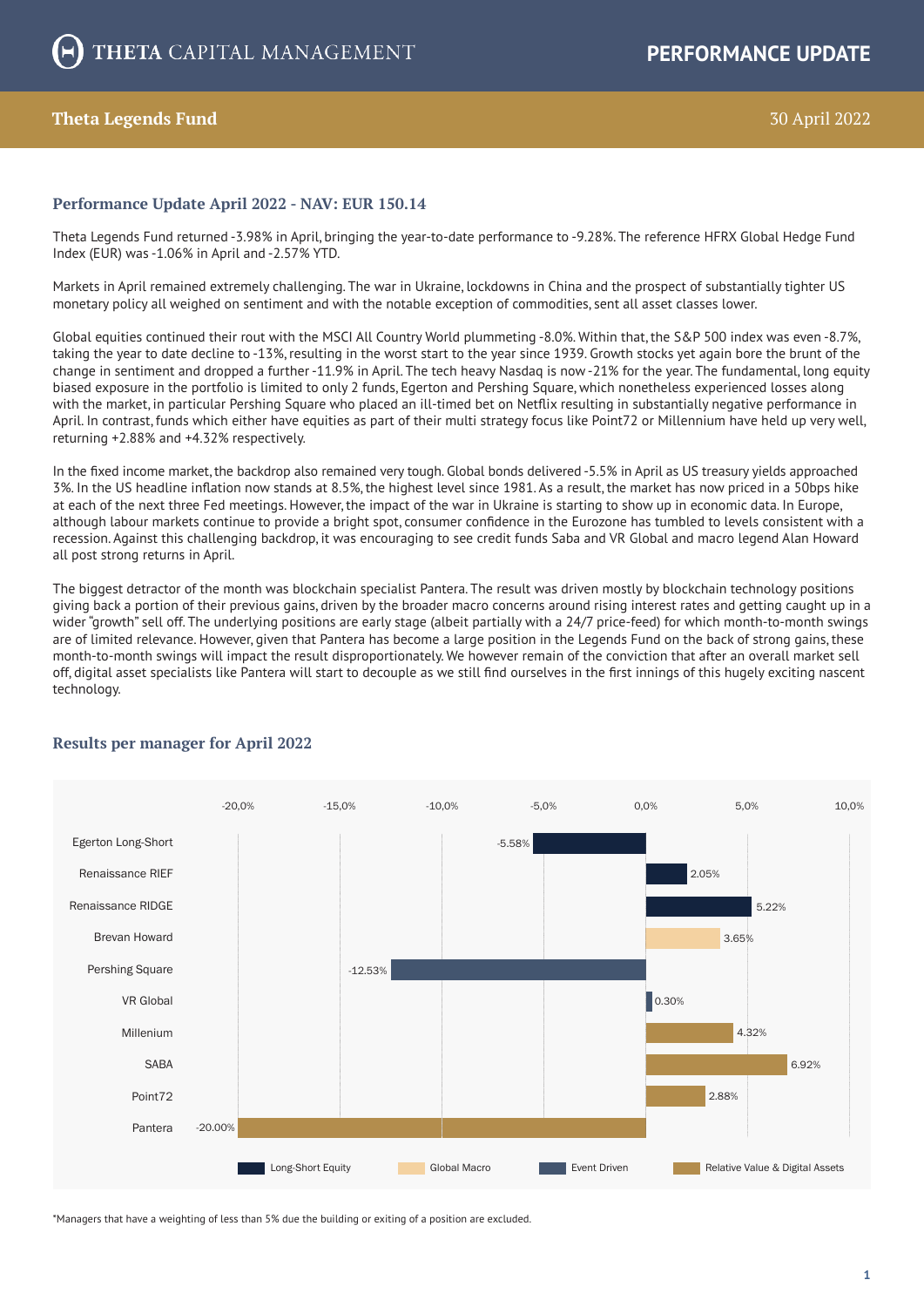# **Theta Legends Fund** 30 April 2022

### **Performance Summary per sub sector**

### **Long-Short Equity**

**Egerton Long-Short Fund (John Armitage):** -5.58% in April, -14.75% YTD **Renaissance Technologies (Jim Simons):** RIEF +2.05% in April, +1.50% YTD and RIDGE +5.22% in April, +3.77% YTD

#### **Global Macro**

**Brevan Howard Fund (Alan Howard):** +3.65% in April, +11.74% YTD

#### **Event-Driven**

**Pershing Square Holdings (Bill Ackman):** -12.53% in April, -13.84% YTD **VR Global (Richard Deitz):** +0.30% in April, -12.31% YTD

#### **Relative Value & digital assets**

**Millennium International (Izzy Englander):** +4.32% in April, +7.66% YTD **Saba Capital Masterfund (Boaz Weinstein):** +6.92% in April, +23.12% YTD **Point72 (Steve Cohen):** +2.88% in April, +2.96% YTD **Pantera Early Stage Token Fund (Dan Morehead):** -20.00% in April, -37.58% YTD

| Returns (%) | Jan       | <b>Feb</b> | Mar     | Apr     | May                      | <b>Jun</b> | <b>Jul</b>     | <b>Aug</b> | Sep            | Oct     | <b>Nov</b> | <b>Dec</b>               | Year     | Index <sup>*</sup> |
|-------------|-----------|------------|---------|---------|--------------------------|------------|----------------|------------|----------------|---------|------------|--------------------------|----------|--------------------|
| 2022        | $-6.64$   | $-2.19$    | 3.46    | $-3.98$ | $\overline{\phantom{a}}$ |            | $\blacksquare$ |            | $\blacksquare$ |         |            | $\overline{\phantom{a}}$ | $-9.28$  | $-2.57$            |
| 2021        | 3.78      | 19.06      | 9.79    | 7.24    | $-3.91$                  | $-0.96$    | 2.42           | 3.00       | $-1.50$        | 7.15    | 3.24       | $-5.32$                  | 50.68    | 3.74               |
| 2020        | 0.41      | $-1.40$    | $-7.76$ | 4.91    | 1.70                     | 2.35       | 4.11           | 6.96       | $-3.02$        | $-2.08$ | 2.53       | 7.31                     | 16.04    | 3.00               |
| 2019        | 3.25      | 1.99       | 0.15    | $-0.73$ | $-0.95$                  | 2.20       | 0.76           | $-5.67$    | 0.42           | 0.17    | $-0.41$    | 3.36                     | 4.30     | 3.44               |
| 2018        | 2.41      | $-2.87$    | $-1.88$ | 1.48    | 0.35                     | 0.62       | $-0.14$        | $-0.49$    | 0.14           | $-2.79$ | $-1.45$    | $-2.91$                  | $-7.43$  | $-9.93$            |
| 2017        | 1.02      | 2.38       | $-1.51$ | 0.74    | $-0.24$                  | $-0.39$    | 0.23           | 0.14       | $-0.75$        | 1.27    | 0.27       | $-0.17$                  | 1.96     | 3.49               |
| 2016        | $-2.78$   | $-1.81$    | $-2.16$ | $-0.22$ | $-0.01$                  | $-1.63$    | 2.36           | $-0.68$    | $-0.28$        | $-1.71$ | 0.88       | 1.23                     | $-6.63$  | 0.70               |
| 2015        | 1.19      | 2.46       | 0.95    | $-0.26$ | 0.24                     | $-0.61$    | 2.14           | $-2.68$    | $-1.27$        | $-3.05$ | 1.01       | $-0.87$                  | $-0.90$  | $-4.38$            |
| 2014        | $-0.33$   | 2.39       | $-0.41$ | $-2.03$ | 1.28                     | 1.37       | $-0.90$        | 1.65       | 0.92           | $-1.39$ | 1.53       | 0.99                     | 5.08     | $-0.98$            |
| 2013        | 2.47      | 0.01       | 2.41    | 1.57    | 0.91                     | $-1.84$    | 2.33           | $-2.14$    | 0.72           | 1.75    | 1.51       | 1.56                     | 11.72    | 6.31               |
| 2012        | 3.03      | 2.05       | 0.48    | $-0.27$ | $-2.98$                  | $-0.34$    | 0.75           | 0.98       | 1.74           | $-1.36$ | 1.22       | 0.98                     | 6.33     | 3.05               |
| 2011        | $-0.60$   | 1.46       | $-0.86$ | 1.39    | $-2.63$                  | $-3.48$    | 0.25           | $-4.14$    | $-5.23$        | 2.12    | $-0.61$    | $-1.22$                  | $-13.01$ | $-8.70$            |
| 2010        | $\bar{a}$ | 0.03       | 2.91    | 1.52    | $-5.67$                  | $-2.64$    | 1.77           | $-0.54$    | 5.19           | 2.53    | 0.47       | 4.58                     | 9.62     | 4.63               |

Results from Feb 2010 to Dec 2012 are the results of Legends Fund predecessor fund (same strategy, but no listing). \*The HFRX Global hedge Fund index hedged to Euro

Theta Legends Fund is the sucessor fund to Legends Fund. Theta Legends Fund merged with Legends Fund on January  $1<sup>st</sup>$  2022.

It follows exactly the same process and strategy, except that the fund vehicle is no longer listed, investors are registered directly in the share register and subscriptions are monthly and redemptions monthly with 90 days' notice.